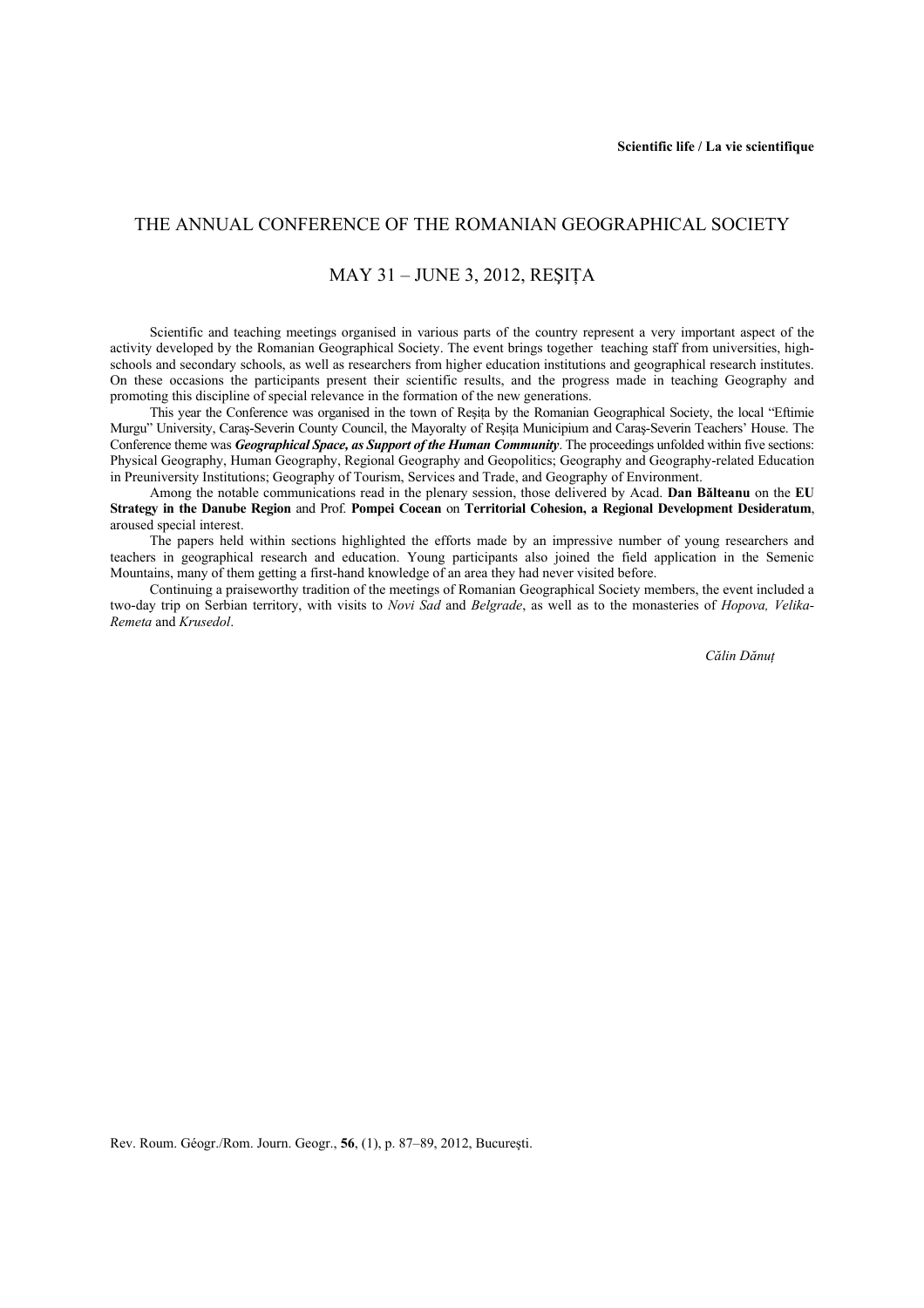# ANNUAL SESSION OF SCIENTIFIC COMMUNICATIONS, THE INSTITUTE OF GEOGRAPHY, ROMANIAN ACADEMY

### JUNE 22, 2012, BUCHAREST

#### **Geographical research within the context of the European Union Strategy for the Danube Region**

The European Union Strategy for the Danube Region, signed by 14 riverine states of the Danube Basin and adopted by the European Council in 2011, aims at ensuring territorial cohesion and sustainable development within a space characterised by great socio-economic diversity and significant intra-regional disparities. The main objective of the Strategy is to reduce development differences among the states of the Danube Region through sustainable use of Region's territorial potential and local particularities, and through integration of the sectoral development policies and strategies. In this way, the EU Danube Strategy acts as a target of comprehensive macro-regional cooperation among the Danube Region states along four major pillars: connectivity, environmental protection, economic development and governance, which include a number of specific priority areas focusing on issues of environmental risk management, water quality, biodiversity and landscape preservation, promotion of culture and tourism, economic growth, use of energy, increase of institutional capacity, etc. In view of the EU Danube Strategy objectives and areas of actions, geography could play an active role by undertaking research and interdisciplinary projects, closely linked to the objectives of the EU Strategy for the Danube Region.

In this respect, this year the Institute of Geography of the Romanian Academy devoted its annual communication session to studies that could initiate, continue or promote researches that might well fall under the topics of the EU Strategy and meet its objectives. Therefore, the panel presentations focused on interdisciplinary projects and/proposals concerning environmental protection and risks, socio-economic vulnerability and climate change effects on society, scientific services for the policy and decision-making process; integrated systems of data for research applications, particularly in the Danube Basin – Black Sea Continuum; future development perspectives within the context of the new research directions of global sustainability as outlined at Rio+20 Conference in Rio de Janeiro, June 2012; and last but not least, on past researches on the Danube Valley in Romania as an example and starting point for new research applications.

The sections of this annual session were structured into three themes covering several topics of the EU Danube Strategy. Consequently, presentations falling under researches into the European dimension of Danube Valley referred to studies and applications undertaken within interdisciplinary European projects on land use / land cover, geomorphology, hydrology and biodiversity along the Danube Valley. The two other sections were centered on particular case-studies concerning environmental quality and natural hazards, as well as sustainable development perspectives for the economy and local communities along the Romanian Danube Valley. Apart from their relevant scientific results, such particular approaches are reliable premises for interdisciplinary project proposals within the context of the European Strategy for the Danube Region.

*Diana Dogaru*